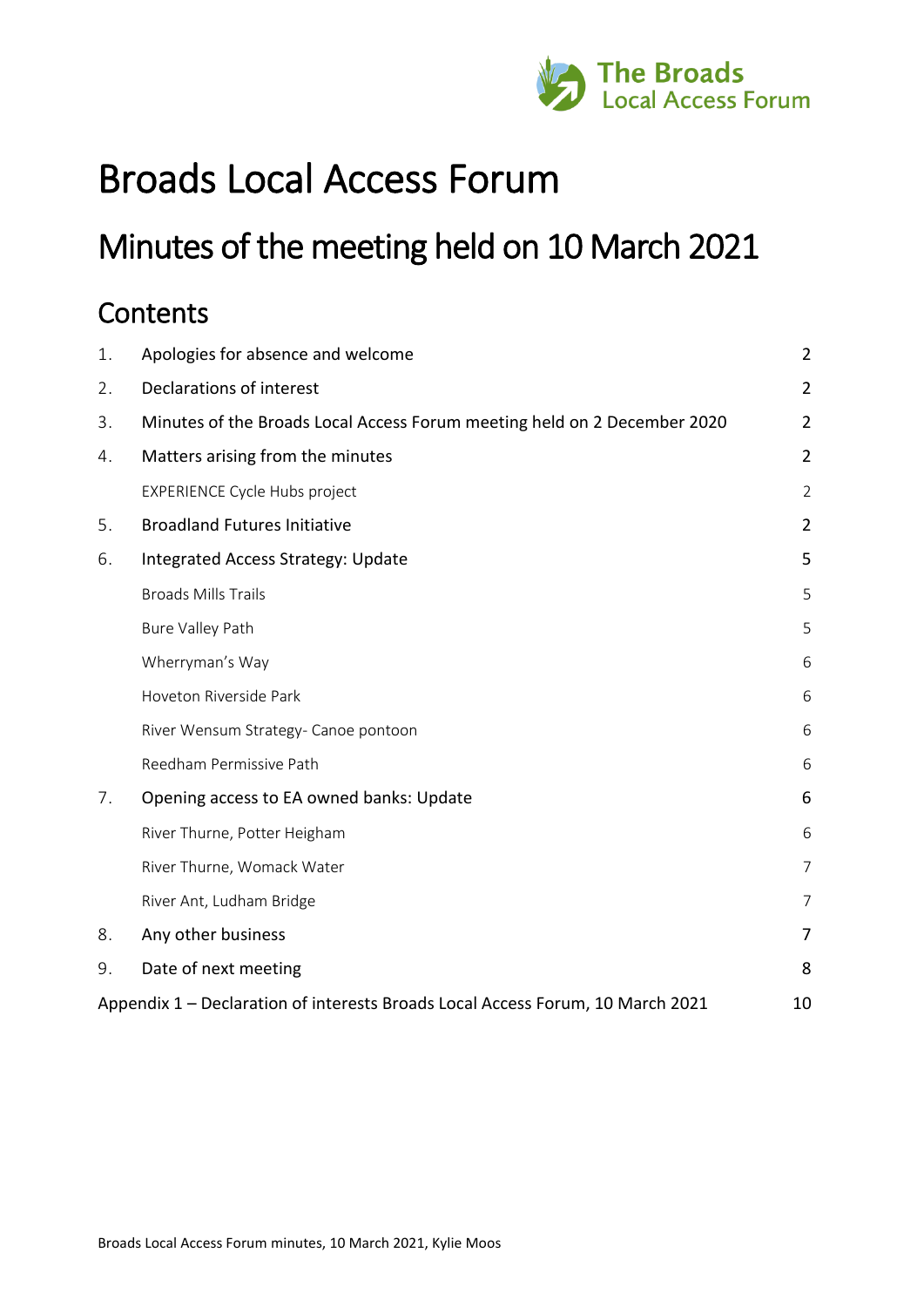### Present

Keith Bacon – in the Chair, Kelvin Allen, Linda Aspland, Richard Atkins, Louis Baugh, Katie Baxter, Harry Blathwayt, Robin Buxton, Christine Cane, Peter Dixon, Tony Gibbons, Tim Harris, Dawn Hatton, Peter Mason, Steve Read, Martin Rendle, Paul Saunders, Richard Webb.

### In attendance

Dan Hoare – Head of Construction, Maintenance and Environment, Kylie Moos – Administrative Officer, Lewis Treloar – Waterways and Recreation Officer, Gavin Rumsey – Environment Agency, Kellie Fisher – Environment Agency, Ken Hawkins – Norfolk Local Access Forum.

# <span id="page-1-0"></span>1. Apologies for absence and welcome

The Chair welcomed 6 new members to the Forum; Richard Atkins, Katie Baxter, Christine Cane, Peter Dixon, Martin Rendle and Paul Saunders.

Mike Flett (Vice Chair) and Liz Brooks have resigned from the Forum, the Chair thanked them both for their contributions to the Forum. The election of Chair and Vice Chair will take place at the next meeting in June 2021.

**Apologies** none.

# <span id="page-1-1"></span>2. Declarations of interest

Members indicated they had no further declarations of interest other that those already registered and set out in Appendix 1 to these minutes.

# <span id="page-1-2"></span>3. Minutes of the Broads Local Access Forum meeting held on 2 December 2020

The minutes of the meeting held on 2 December 2020 were approved as a correct record and signed by the Chairman.

# <span id="page-1-3"></span>4. Matters arising from the minutes

### <span id="page-1-4"></span>EXPERIENCE Cycle Hubs project

Stephen Read sent a paper to Andrea Auburn presenting a potential cycle route from Norwich to Oulton Broad making use of the ferry crossings at Reedham and Waveney River Centre. A copy of the paper will be circulated to Forum members with the minutes.

# <span id="page-1-5"></span>5. Broadland Futures Initiative

Kellie Fisher, Flood and Coastal Risk Management Senior Advisor and Gavin Rumsey, Engagement Specialist for the Environment Agency presented to the Forum Broadland Futures Initiative (BFI). BFI is a partnership for future flood risk management in the Broadland area, the main goal is to agree a framework for future flood risk management which better copes with the changing climate and rising sea levels.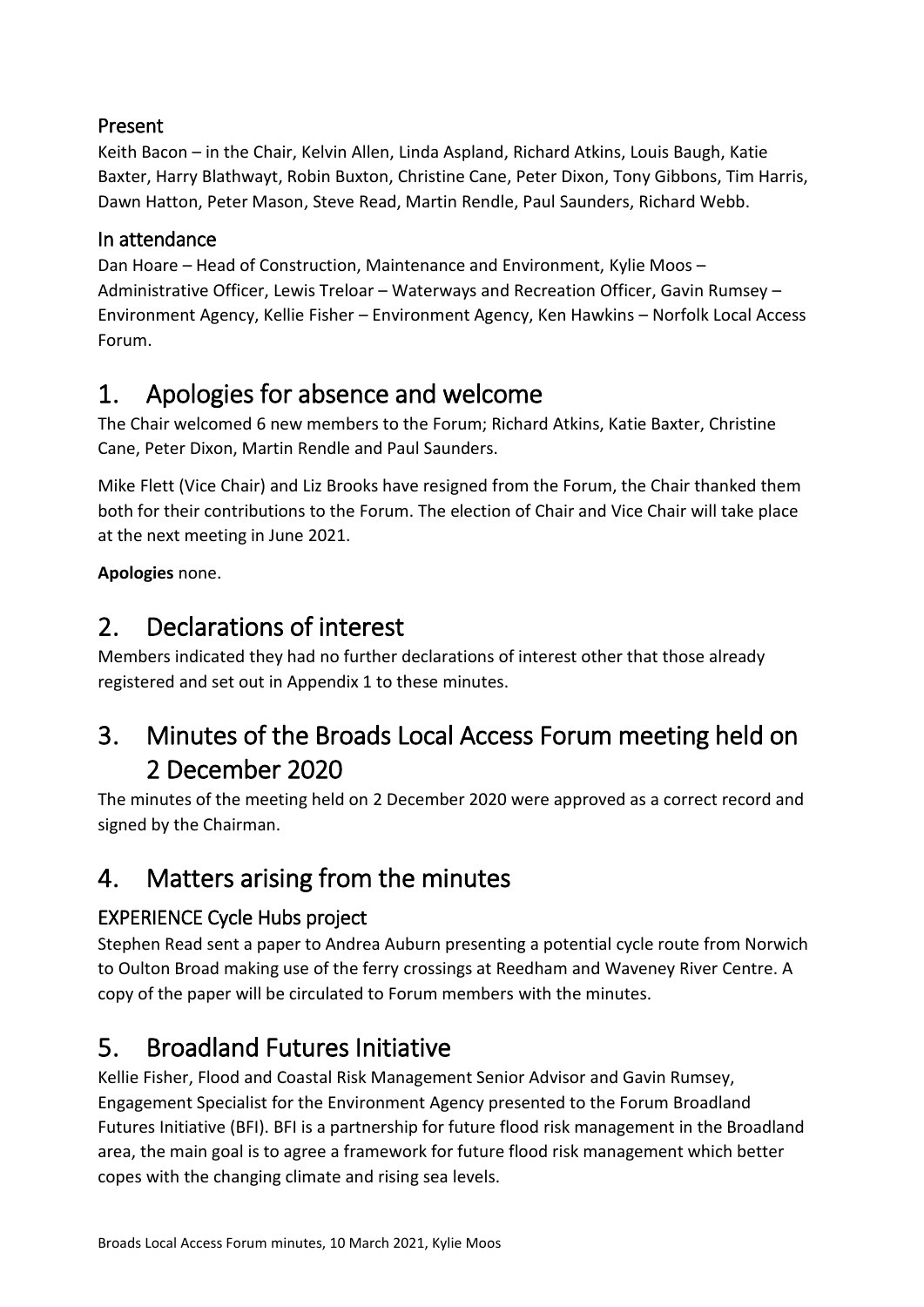#### Partnership

The Initiative has been set up by organisations responsible for managing coastal and inland flood risk.

- The Environment Agency (technical lead)
- Broads Authority (governance, support and engagement lead)
- Natural England
- County and District Councils
- Internal Drainage Boards
- National Farmers Union
- Water Resources East
- RSPB and Wildlife Trusts

#### Governance

The BFI will work in partnership with local communities and other stakeholders to identify the way forward. Democracy is at the heart of decision making & engagement central to BFI. The decisions made must be acceptable for local communities, for the environment, and also be technically possible and affordable.

#### The Stages in BFI Development

- Stage 1- Define the problem and set objectives (current stage)
- Stage 2- Identify the full range of strategic options
- Stage 3- Shortlist the strategic options
- Stage 4- Develop the short list of strategic options
- Stage 5- Compare and select the preferred strategic options
- Stage 6 Complete the plan and gain approval

#### Study Reports Available Now

- Origins of the Plan Area
- The Sources and Nature of Flood Risk within the Plan Area
- Costal Processes within the Plan Area
- Current Approaches to Flood Risk Management within the Plan Area
- The Influence of Flood Risk Management within the Plan Area
- The Futures Impacts of Climate Change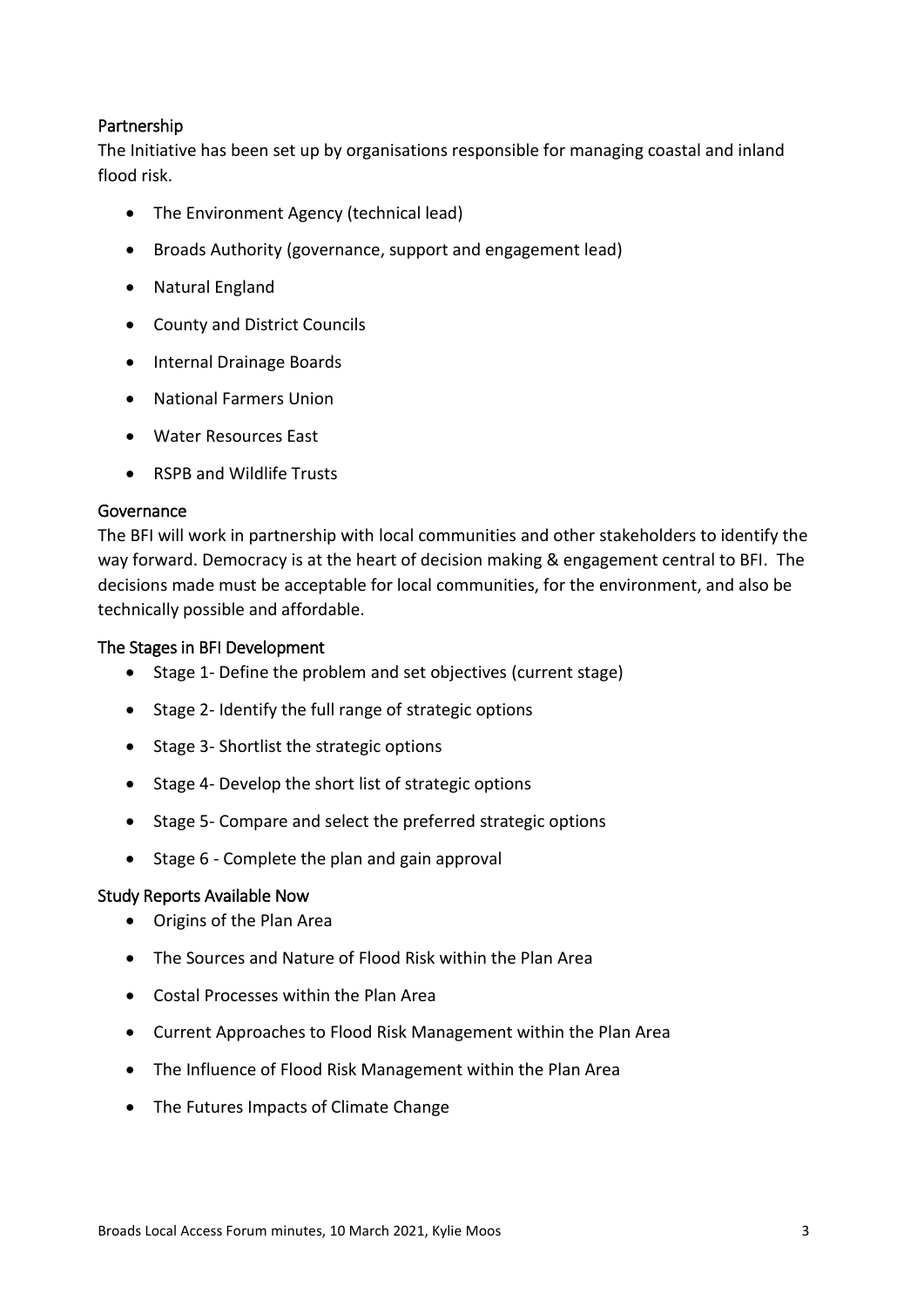#### Governance update

The Elected Members Forum is due to convene in spring 2021 where the Terms of Reference will be agreed.

#### 2019-2020 Engagement Activity

- Carrow Road meeting in 2016
- Mid 2019 a re-engagement survey was released, followed by series of awareness raising events around the BFI Plan area
- 2020- planned face to face events, followed by Covid -19 and re-planning
- Mid 2020 ongoing digital newsletters and online flood modelling survey
- 2020/2021 planning and promotion of virtual exhibition

#### Engagement Update- Online Survey

- Online survey launched 18th January until 11th April. As well as online, stakeholders can also participate via postal submissions or telephone with a member of the BFI project team.
- Virtual exhibition includes 2 videos about flood modelling and the impacts of dredging in the Broads.
- Videos and StoryMaps allow visitors to explores different levels specific to their location.
- Virtual Village Hall events to be held online with three dates bookable via Broads Authority BFI webpage on 17th February, 10 March, and 24 March (7.30-8.15pm).
- Engagement Promotion- newsletter, social media, IPT minutes, press releases and dedicated BFI webpage.

#### Next steps

- Establish increasing connections with those organisations and individuals that come forward from our engagement activities
- Focus engagement activity to specific demographic groups
- Continue to produce technical baseline reports
- Share a regular newsletter on progress of the initiative with our key stakeholders
- Maintain close links with EA Fens Project
- Embed democratic involvement and governance structure by convening our Elected Members Forum
- Continue to collect evidence and material with support from consultant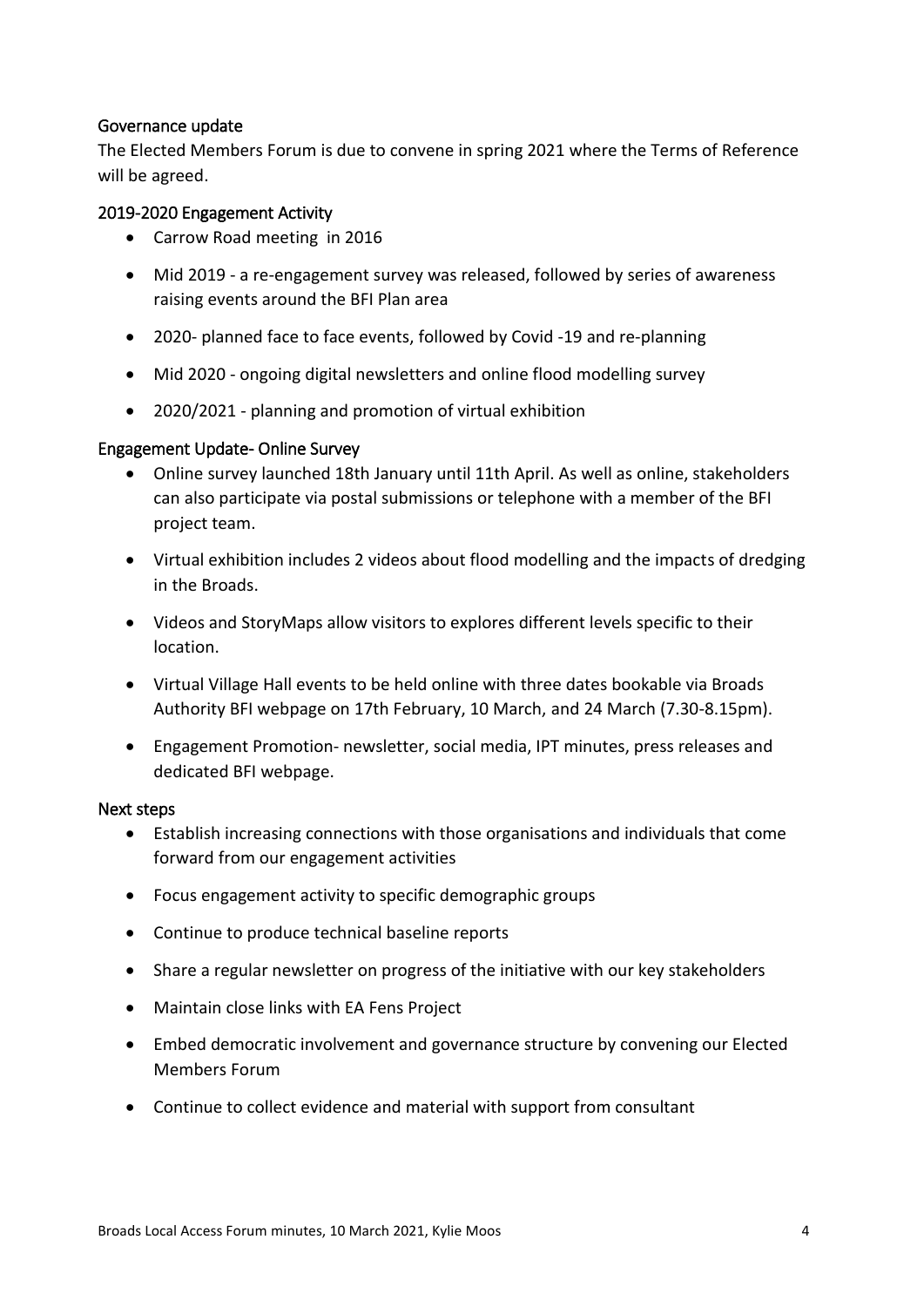#### Comments and answers to questions

- BFI presented at the first Norfolk Flooding Alliance meeting which was received warmly and look forward to supporting the Norfolk Flooding Alliance.
- BFI is looking to the next 100 years. The strategy is fully funded but individual flood risk management projects fall out of strategies and will require a separate appraisal process.
- BFI recognise that overtopping occurs at Walcott and has been included in the BFI plan area.
- Matthew Bradbury has been nominated to the Elected Members Forum to represent the Broads Authority.
- Previously flood risk management was seen as fragmented with funding and planning of projects difficult, BFI has brought all of this together.
- BFI cannot change Shoreline Management Plan policy but can make recommendations. The Environment Agency have committed to holding the coast line and will continue to do so.
- A barrier is one approach that will be investigated by BFI. Justification for any new physical structure requires a rigorous evidence base and would have to follow the following mandatory tests if funded fully or partly by central government:
	- o Is it technically achievable?
	- o Is it economically desirable?
	- o Is it environmentally acceptable?

## <span id="page-4-0"></span>6. Integrated Access Strategy: Update

Lewis Treloar provided an update on the highest strategic priority projects identified for delivery by a range of partners as part of the Integrated Access Strategy (IAS).

### <span id="page-4-1"></span>Broads Mills Trails

Signage is due to be installed this summer across Halvergate Marshes. The programme of projects is still in development, as and when they become available they will be brought to the Forum.

### <span id="page-4-2"></span>Bure Valley Path

Norfolk Country Council noted that some funding has been given from the EXPERIENCE funds and they will be progressing with additional funding to complete further work on the Bure Valley Path. Installations are due to take place winter 2021/2022.

The path is attempting to connect to the Marriots Way which not suitable as a bridleway due to its narrow width.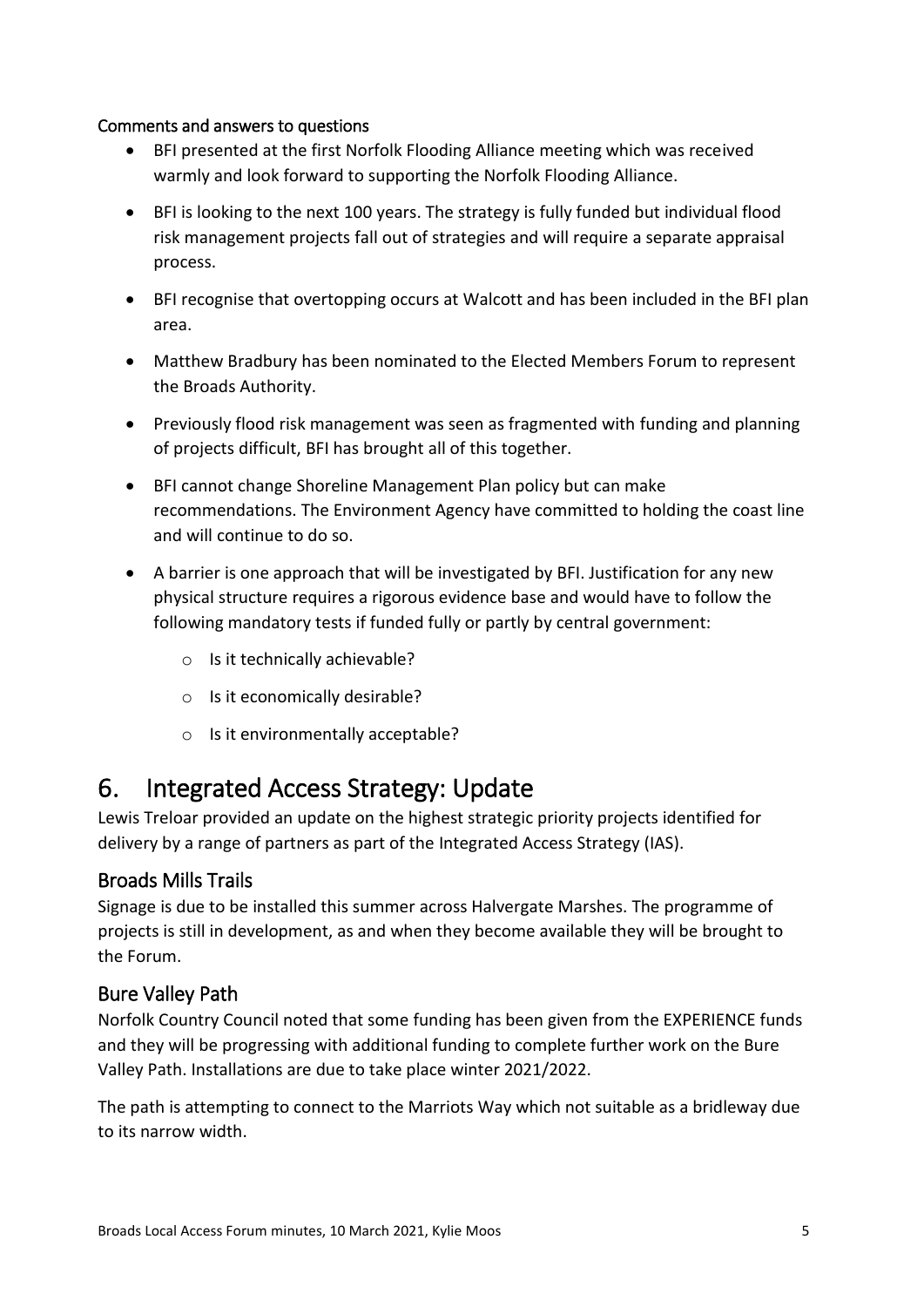### <span id="page-5-0"></span>Wherryman's Way

Sculptures and signage has been delayed due to the declined funding application, alternative funding solutions are being investigated.

### <span id="page-5-1"></span>Hoveton Riverside Park

Designs have been received and a paper is being written for the next Broads Authority meeting looking to receive members support to look for additional funding solutions for the park.

Land raising is taking place as part of a landscaping programme at the park, ensuring the land is fit for purpose and benefits from the dredging programme

#### <span id="page-5-2"></span>River Wensum Strategy- Canoe pontoon

An application has been submitted for a new canoe pontoon on the River Wensum following a petition and letters of support from various local group. The exact location of the canoe pontoon on the River Wensum is yet to be determined but is likely to be between Norwich Yacht Station and New Mills, subject to funding bid being successful.

#### <span id="page-5-3"></span>Reedham Permissive Path

The Broads Authority are planning a press release to announce the re-opening of the permissive path.

## <span id="page-5-4"></span>7. Opening access to EA owned banks: Update

Tony Gibbons provided an update to the Forum on three projects to improve river banks under Environment Agency (EA) control. Due to the high-water table not all banks were accessible to complete the feasibility study. A series of pictures were taken in February highlighting the improvements needed at each location and presented to the Forum.

### <span id="page-5-5"></span>River Thurne, Potter Heigham

Reedmace within the area has not been maintained in the last 3-4 years. Banks between the Riverside Bungalows have been used for dumping rubbish. Discussions with local residents indicate strong community support for clearing the banks.

The quantity of waste and the narrow path accessing the banks suggests that the waste could be being dumped from the Riverside Bungalows.

#### **Comments**

- Section one is in the parish of Repps with Bastwick and the remaining is in the parish of Martham, all of which are owned by EA.
- A s215 Notice (power to require proper maintenance of land) can be served to the landowner if an agreement cannot be met.
- Concerns were raised over rights of access for angling. No clear agreement is currently in place.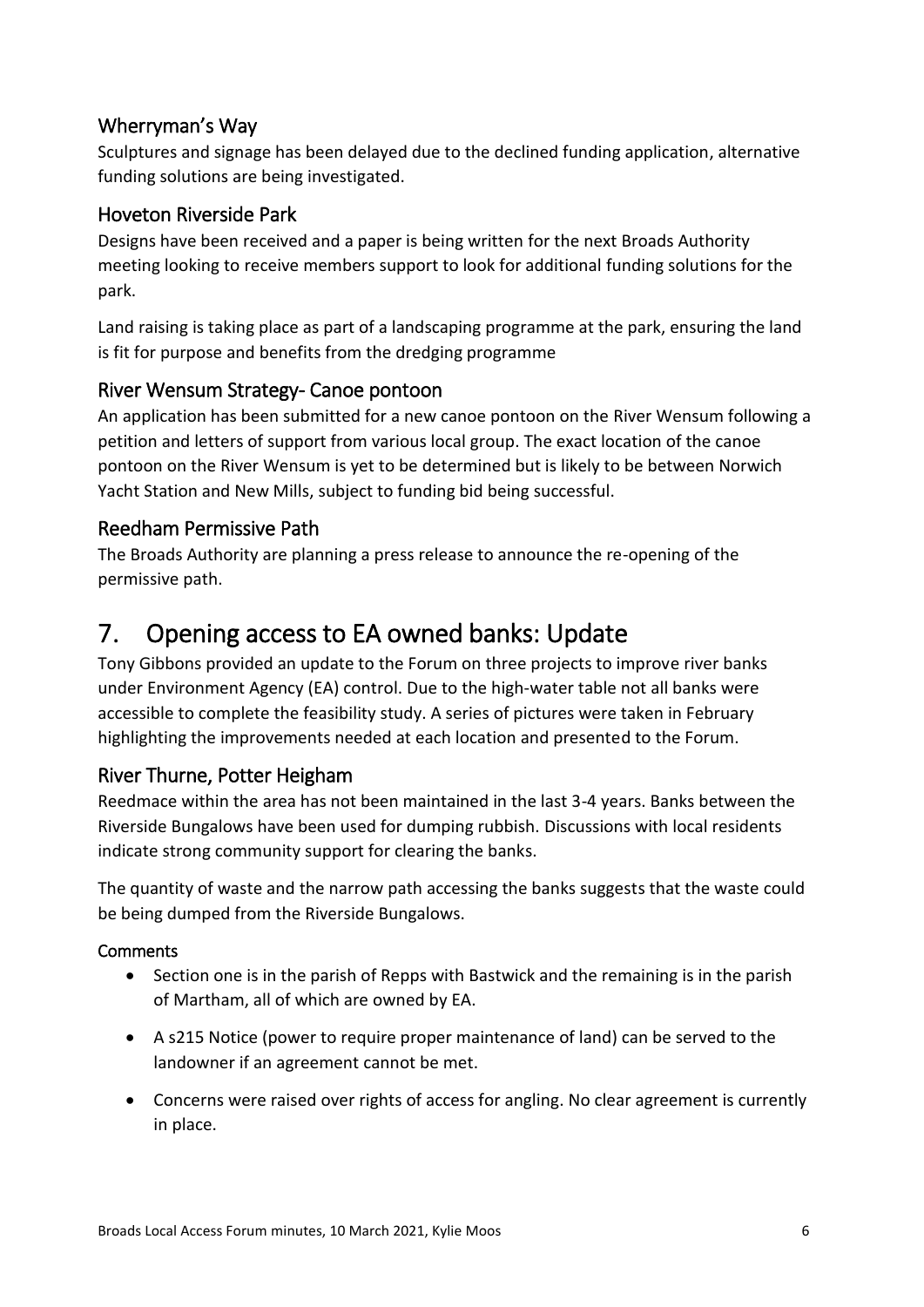• The path is a public right of way and is covered under statutory law, as is the offence of fly tipping.

**The Forum recommended Broads Authority Officers contact the Environment Agency (David Horsfall) to discuss the maintenance of the bank.**

### <span id="page-6-0"></span>River Thurne, Womack Water

This stretch of river requires the removal of litter, reeds to be cut and 'No Mooring' signs to be displayed.

### **Comments**

- Opening up the bank may encourage anglers to use the area as an unofficial campsite as it has done in the past. Tony Gibbons noted that any waters leased by Norwich and District Anglers Association (NNDA) do not permit overnight fishing, however this area is not within NNDA jurisdiction.
- The ownership of the river bank, which has no public right of way, and vehicular access and carparking both need to be addressed before any work is started.

### <span id="page-6-1"></span>River Ant, Ludham Bridge

This stretch of river requires removal of litter and reeds to be cut to allow for angling access. The potential access points are currently inaccessible due to the high water level.

#### **Comments**

- Access to the river (Ant) from the flood bank path is always very soft mud which would be hazardous and not suitable for the project proposal.
- The banks at Ludham Bridge are EA owned up until a point, then privately owned and then reverts back to EA owned.

### **Dan Hoare agree assist on identification of bank ownership on the River Ant with Tony Gibbons.**

## <span id="page-6-2"></span>8. Any other business

Meeting start times of 10am have been proposed for Broads Local Access Forum in the new committee year (July 2021- June 2022). Forum members agreed to the changed time which would start in September.

Paul Saunders requested an item on the next agenda to present open water swimming to the Forum. The Forum welcomes input and presentations from members on their interests.

Norfolk Local Access forum are working with Norfolk Association of Local Councils to generate interest from parishes within the county for wider engagement and footpath wardens.

There is a planned increase in the Norfolk Trails budget, planned improvements will also need to be an environmental improvement to qualify.

The path near Pyes Mill at Loddon has closed. Lewis Treloar has begun conversations with the parish council to re-establish the path and address any concerns the landowner may have.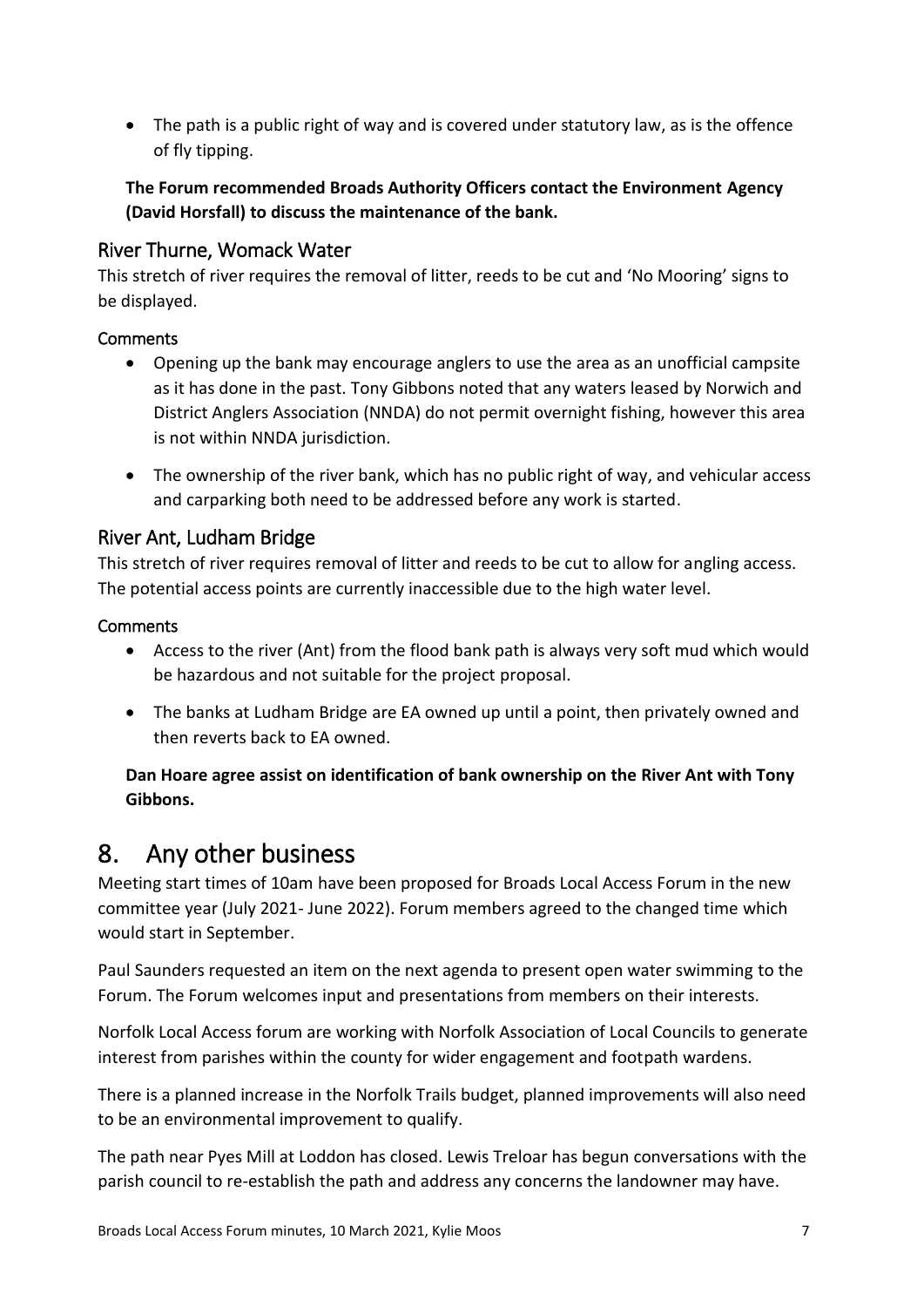Access issues to the staithe at Bungay has been raised by a member of the public. Lewis Treloar welcomed any information on the staithe and ownership from Forum members.

# <span id="page-7-0"></span>9. Date of next meeting

The next meeting of the Broads Local Access Forum would be held on Wednesday 9 June 2021 at 2.00pm.

The meeting ended at 16.00.

Signed by

Chairman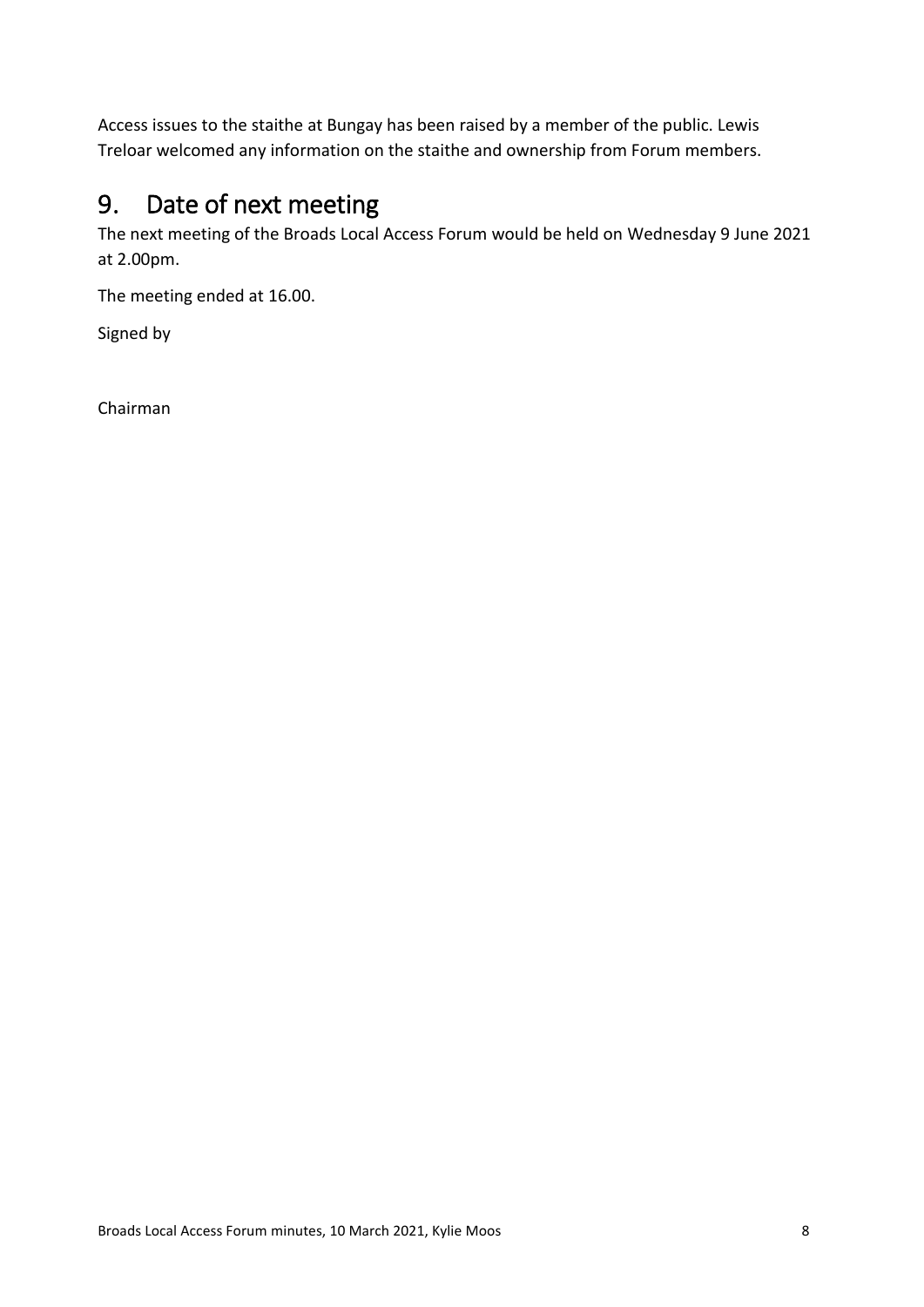# Summary of progress

| <b>Outstanding actions</b>                                                                                            | <b>Meeting date</b> | <b>Assigned to</b> |
|-----------------------------------------------------------------------------------------------------------------------|---------------------|--------------------|
| Assist on identification of bank ownership on the<br>River Ant with Tony Gibbons.                                     | 10/03/2021          | Dan Hoare          |
| Contact the Environment Agency (David Horsfall)<br>to discuss the maintenance of riverbanks at Potter<br>Heigham      | 10/03/2021          | Lewis Treloar      |
| Contact the Environment Agency asking their<br>opinion as a follow-up from the publication of the<br>staithes report. | 04/12/2019          | <b>BLAF Chair</b>  |

| <b>Completed actions</b>                                                                                     | <b>Meeting date</b> | <b>Assigned to</b> |
|--------------------------------------------------------------------------------------------------------------|---------------------|--------------------|
| Contact the local rangers and Oulton Parish<br>Council regarding the moorings.                               | 04/12/2020          | Lewis Treloar      |
| Investigate the footpaths and access towards<br>Moy's Mill.                                                  | 04/12/2020          | Lewis Treloar      |
| Investigate which permissive paths may be lost in<br>the Broads when the Countryside Stewardship<br>expires. | 04/12/2020          | Lewis Treloar      |